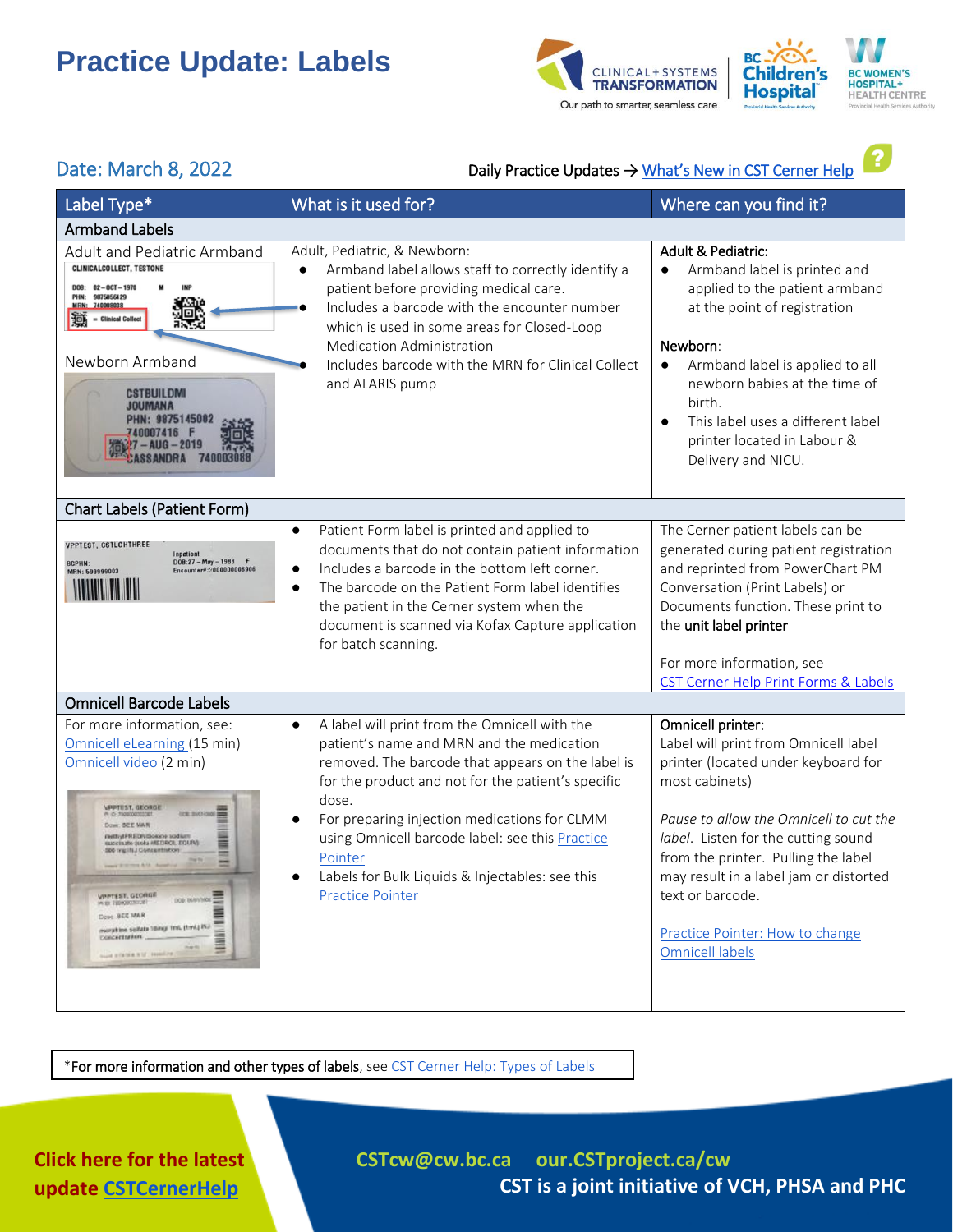



| Alaris Bar Code & MAW Barcode on IV Labels                                                                                                                                                                                                                                                                                                                                                      |                                                                                                                                                                                                                                                                                                                                                                                                   |                                                                                                                                                                                   |  |  |
|-------------------------------------------------------------------------------------------------------------------------------------------------------------------------------------------------------------------------------------------------------------------------------------------------------------------------------------------------------------------------------------------------|---------------------------------------------------------------------------------------------------------------------------------------------------------------------------------------------------------------------------------------------------------------------------------------------------------------------------------------------------------------------------------------------------|-----------------------------------------------------------------------------------------------------------------------------------------------------------------------------------|--|--|
| 隧<br>邀<br>Alaris Bar Code<br><b>MAR Bar Code</b>                                                                                                                                                                                                                                                                                                                                                | For most medications administered via Alaris<br>pumps, scan AZTEC Alaris Barcode on right side.<br>Left side datamatrix barcode is for scanning into<br>$\bullet$<br>the MAW or MAR<br>Scanning wrong barcode into the MAW or Alaris<br>$\bullet$<br>pump will produce an error<br>Scanning a patient specific medication meant for<br>another patient will also produce an error on the<br>pump. | Pharmacy prepares and sends<br>patient-specific IV meds with label<br>attached<br>Pharmacy prepares and Omnicell<br>dispenses non-patient-specific ready<br>to administer IV meds |  |  |
| <b>BUILDCSTMED.Bff</b><br>MRN 740008195 ENC 7400000017599<br>SPH 7A 7012 02<br>ORD: 463212859<br>400 mg<br>daptomycin<br>odium chloride 0.9% (with overfill)<br>$110$ m<br>total vol: 110 mL<br>Infuse IV over at least: 30 minute (or up to 220 mL/h) qdaily<br><b>MAR Barcode</b><br><b>MAR Barcode</b><br>after: 2019 - Sep - 28 18:00<br>毉<br>53<br>checked<br><b>SPH St Pauls Hospital</b> | Some medications administered via Alaris pump<br>$\bullet$<br>will not have an Alaris barcode. If no Alaris Barcode<br>is available, both barcodes on the label will scan<br>into the MAW.                                                                                                                                                                                                        | Pharmacy prepares and sends<br>patient-specific IV meds with label<br>attached                                                                                                    |  |  |
| <b>Medication Labels</b>                                                                                                                                                                                                                                                                                                                                                                        |                                                                                                                                                                                                                                                                                                                                                                                                   |                                                                                                                                                                                   |  |  |
| IV<br><b>BUILDCSTMED, Bff</b><br>MRN 740008195 ENC 7400000017599<br>ORD: 462449855<br>netroNIDAZOLE—sodium chloride 0.99<br>Infuse IV over at least: 20 minute (or<br>300 mL/h) n8<br>do not start after: 2019-0ct-01 18:00<br>checked<br><b>SPH St Pauls Hospital</b>                                                                                                                          | Medications with a barcode on the product will not<br>$\bullet$<br>have a barcode on the label.<br>Scan the product into the MAW<br>Scanning wrong barcode into the MAW pump will<br>$\bullet$<br>produce an error                                                                                                                                                                                | Pharmacy prepares and sends<br>patient-specific meds with label<br>attached                                                                                                       |  |  |
| <b>BUILDCSTMED.Bff</b><br>MRN 740008195 ENC 7400000017599 SPH 7A 7012 02<br>ORD: 462449465<br>escitalopram 10 mg tab<br>checked by<br>filled by<br>neored<br>fill: $2019 - Sep - 24$                                                                                                                                                                                                            |                                                                                                                                                                                                                                                                                                                                                                                                   |                                                                                                                                                                                   |  |  |
| SPH St Pauls Hospital                                                                                                                                                                                                                                                                                                                                                                           |                                                                                                                                                                                                                                                                                                                                                                                                   |                                                                                                                                                                                   |  |  |

\*For more information and other types of labels, se[e CST Cerner Help: Types of Labels](http://cstcernerhelp.healthcarebc.ca/#t=Applications%2FRegistration_Apps%2FRun_Documents%2FTypes_of_Labels.htm&rhsearch=print%20labels&rhsyns=%20)

**Click here for the latest update [CSTCernerHelp](http://cstcernerhelp.healthcarebc.ca/#t=Whats_New%2FWhat_s_New.htm&rhsearch=favourites%20printer&rhsyns=%20)**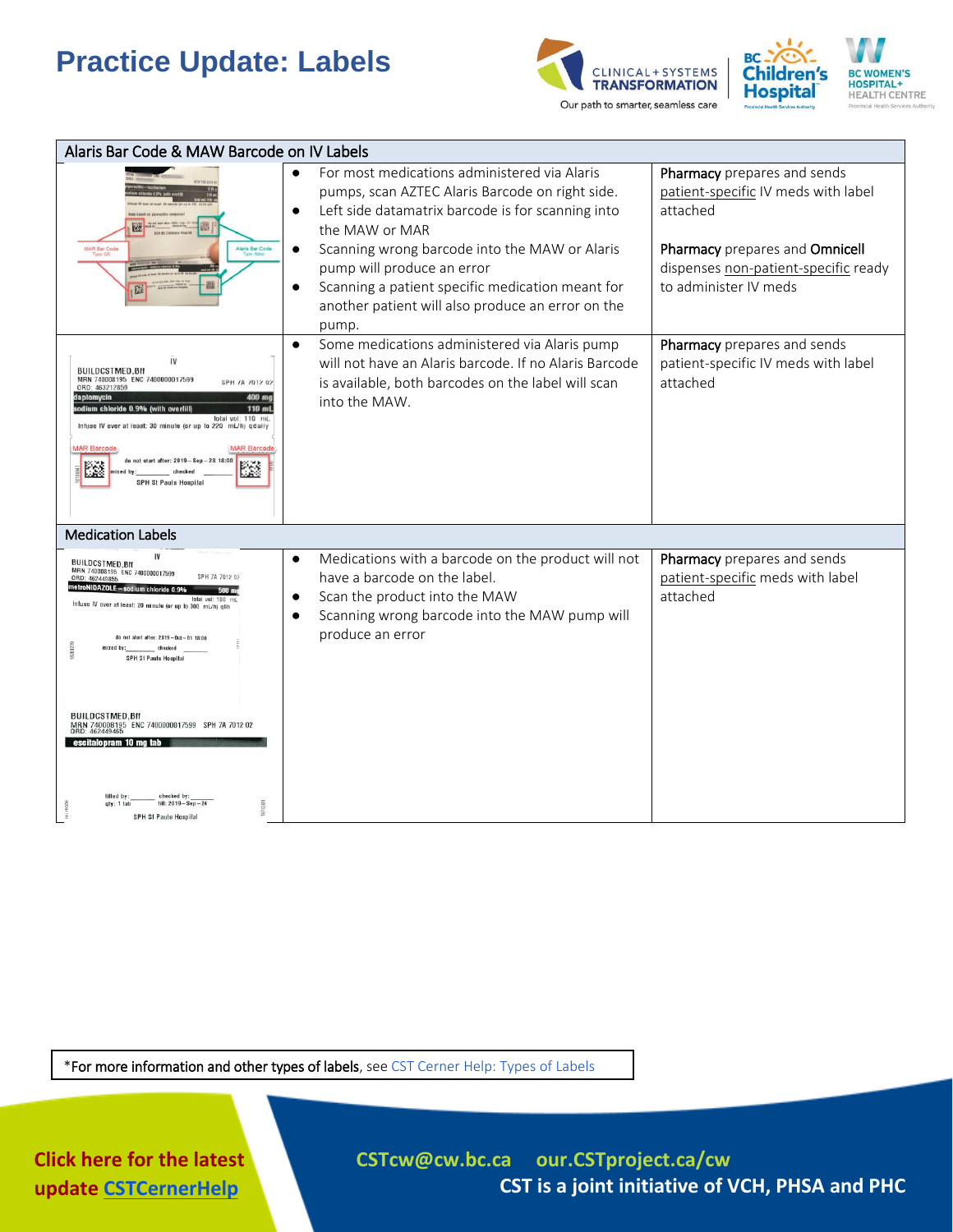



| Lab: Sunquest Collect Labels                                                                                                                                                                                                                                                                                                                                                                                                                                                                                                    |                                                                                                                                                                                                                                                                                                                                                                                                                                                                                                                                                                                                                                                                                                                                                                                                                                                                                                                                                                                                                                                                                                                                                                                                                                                                                      |                                                                                                                                                                                                                                   |  |  |
|---------------------------------------------------------------------------------------------------------------------------------------------------------------------------------------------------------------------------------------------------------------------------------------------------------------------------------------------------------------------------------------------------------------------------------------------------------------------------------------------------------------------------------|--------------------------------------------------------------------------------------------------------------------------------------------------------------------------------------------------------------------------------------------------------------------------------------------------------------------------------------------------------------------------------------------------------------------------------------------------------------------------------------------------------------------------------------------------------------------------------------------------------------------------------------------------------------------------------------------------------------------------------------------------------------------------------------------------------------------------------------------------------------------------------------------------------------------------------------------------------------------------------------------------------------------------------------------------------------------------------------------------------------------------------------------------------------------------------------------------------------------------------------------------------------------------------------|-----------------------------------------------------------------------------------------------------------------------------------------------------------------------------------------------------------------------------------|--|--|
| TESTCOLLECT UHISKEY<br><b>BCHT4C</b><br>DOB: 06/Oct/2005<br><b>167</b><br><b>G0820091</b><br>RTU-; URINE<br><b>EPPID: 50005</b><br>Urine<br>02/Mar/2022 16:44<br>TESTCOLLECT. HHISKEY<br><b>TESTCOLLECT.HHISKEY</b><br>740016380 BCHT4C<br><b>240016380 BCHT4C</b><br>N DOB 06/0CT/2005 16Y<br>06/0CT/2005 16Y<br>10 Y3510000216<br>CID Y3510000216<br><b>ACC US887889</b><br>CU6500<br><b>US887889</b><br><b>CU6588</b><br><b>RTU-: URINE</b><br>SRINE 30011150005 URINE 30010540005                                           | Scan the smaller 2-D barcode on the patient<br>armband when looking up the patient in Sunquest<br>Clinical Collect.<br>CLINICALCOLLECT, TESTONE<br>DOB:<br>$02 - 0C$ T $- 1970$<br>9875056429<br>PHN:<br><b>MRN:</b><br>740008038<br>$=$ Clinical Collect<br>Do not pre-print Sunquest Collect labels (e.g. cord<br>blood gasses). Pre-printing labels using Sunquest<br>Clinical Collect results in an inaccurate (old) time<br>stamp by the time of receipt by lab.<br>Note: If the actual collection date/time does not<br>match up with what is printed on the label, please<br>hand write the actual collection time.<br><b>Remember</b> to correctly label specimens:<br>$\bullet$<br>Place labels lengthwise in a straight line directly<br>under the cap with the patient's name on the top.<br>Leave a visible window to see the specimen.<br>Group and screen must either be collected using<br>Clinical Collect or Handwritten labels only.<br>Cord samples for RhIg Eligibility must be labeled<br>with a hand-written label only<br>For more details, see CST Cerner Help for Sunquest<br><b>Clinical Collect Workflow</b><br>Check out the 10 min eLearning module all about<br>Clinical Collect: CST Cerner - Introduction to<br>Sunquest Clinical [course ID# 21191] | The Sunquest Label can only be<br>generated from Sunquest Clinical<br>Collect.<br>Please follow the Sunquest Clinical<br><b>Collect Workflow</b>                                                                                  |  |  |
| Lab: Cerner Generic Labels (if not using Sunquest Clinical Collect)                                                                                                                                                                                                                                                                                                                                                                                                                                                             |                                                                                                                                                                                                                                                                                                                                                                                                                                                                                                                                                                                                                                                                                                                                                                                                                                                                                                                                                                                                                                                                                                                                                                                                                                                                                      |                                                                                                                                                                                                                                   |  |  |
| Lab Blood Specimen Label<br><b>TESTCOLLECT, YANKEE</b><br>Detach & dis<br><b>MRN: 740017260</b><br>$25 - FEB - 2021$<br><b>T2A NICU</b><br>9874197093<br>PHN:<br><b>DT/TM:</b><br>$L =$ Line God peripherm<br><b>HL = Heparinized Line</b><br>Lab Non-Blood Specimen<br>Label<br><b>TESTCOLLECT, BRAVO</b><br>MRN: 740011115<br>$13 - DEC - 1990$<br><b>For NON-BLOOD</b><br>PHN: 9874924332<br><b>HAU</b><br>specimens only.<br>MUST record the<br>SOURCE. Detach &<br>discard this side of<br>label.<br><b>DT/TM</b><br>INIT: | Always record the collection date/time and your<br>$\bullet$<br>initial when using the Cerner Generic Labels.<br>For Blood Specimen, please indicate the type of<br>$\bullet$<br>collection on the Lab Blood Specimen Label by<br>circling one of the options:<br>$V = V$ enous<br>O<br>$C = Capillary$<br>O<br>L = Line (Including Peripheral Line)<br>O<br>HL = Heparinized Line<br>$\circ$<br>For non-Blood Specimen, please indicate the<br>$\bullet$<br>source/site where the specimen was collected<br>from. These are used for provider-collected<br>specimens as they do not use Sunquest Collect.<br>The Lab Adjunct Specimen label is only used for<br>$\bullet$<br>Pathology specimens where you need more space                                                                                                                                                                                                                                                                                                                                                                                                                                                                                                                                                          | The Cerner Generic labels can be<br>generated during patient registration<br>and reprinted from PowerChart PM<br>Conversation (Print Labels) or<br>Documents function<br>For more information, See: Print<br>Labels and Documents |  |  |

\*For more information and other types of labels, se[e CST Cerner Help: Types of Labels](http://cstcernerhelp.healthcarebc.ca/#t=Applications%2FRegistration_Apps%2FRun_Documents%2FTypes_of_Labels.htm&rhsearch=print%20labels&rhsyns=%20)

**Click here for the latest update [CSTCernerHelp](http://cstcernerhelp.healthcarebc.ca/#t=Whats_New%2FWhat_s_New.htm&rhsearch=favourites%20printer&rhsyns=%20)**